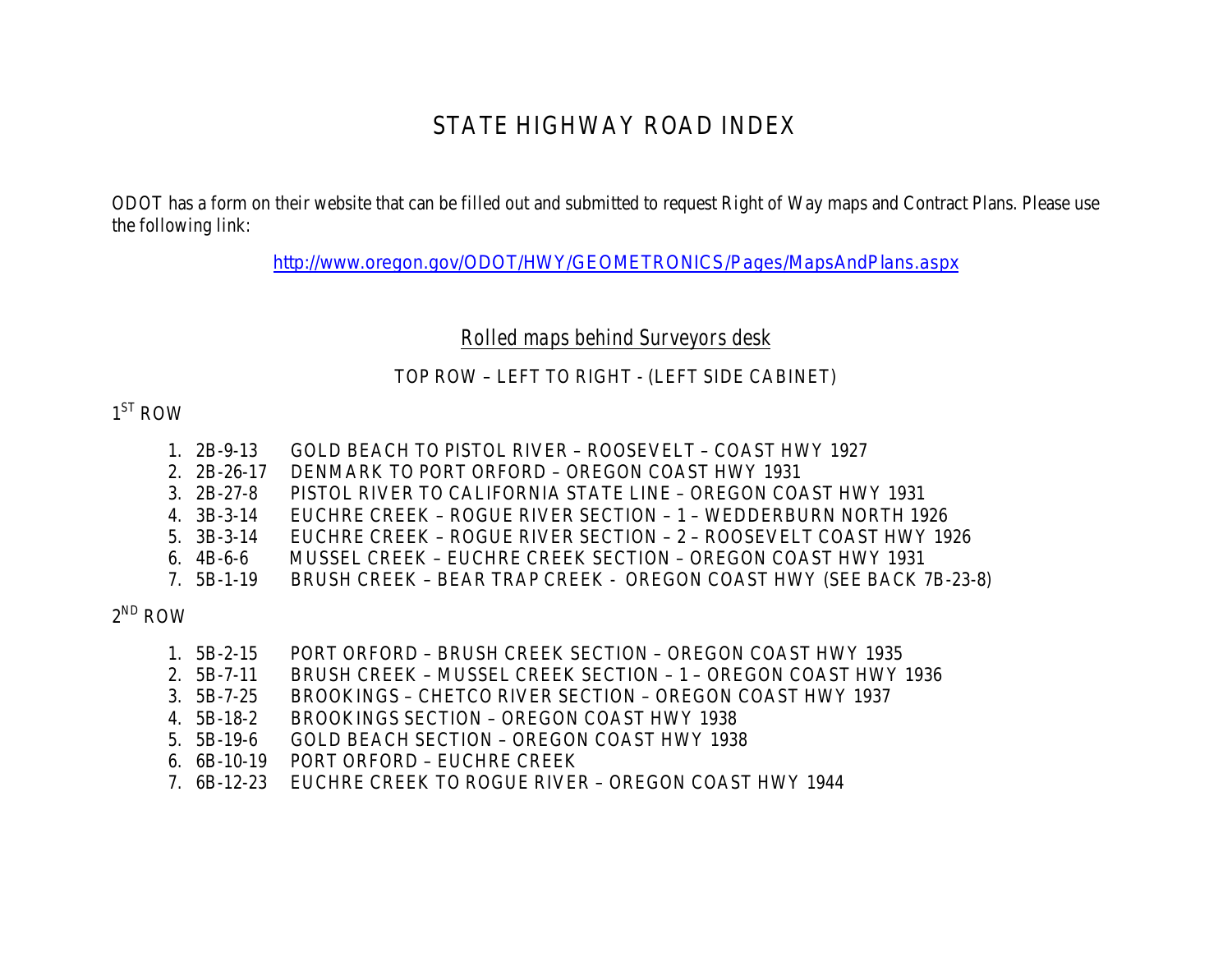$3<sup>RD</sup>$  ROW

- 1. 6B-20-3 PORT ORFORD SECTION 1 OREGON COAST HWY 1946
- 2. 6B-20-3 PORT ORFORD SECTION 2 OREGON COAST HWY 1946/1974
- 3. 6B-28-12 DENMARK SIXES RIVER SECTION OREGON COAST HWY 1948/1975/1983
- 4. 7B-20-7 RINEHART CREEK FRANKPORT SECTION 1 OREGON COAST HWY 1953/1956/1984
- 5. 7B-20-7 FRANKPORT SLIDE SECTION 2 OREGON COAST HWY 1985
- 6. 7B-23-7 FRANKPORT EUCHRE CREEK SECTION OREGON COAST HWY 1953
- 7. 7B-23-8 ROCKY POINT BRUSH CREEK SECTION OREGON COAST HWY 1953

 $4<sup>TH</sup>$  ROW

- 1. 7B-24-21 WEDDERBURN SECTION OREGON COAST HWY 1953
- 2. 7B-25-8 EUCHRE CREEK GREGGS CREEK SECTION OREGON COAST HWY 1954
- 3. 7B-26-13 GREGGS CREEK WEDDERBURN PART 1 OREGON COAST HWY 1954
- 4. 7B-26-14 GREGGS CREEK WEDDERBURN SECTION PART 2 OREGON COAST HWY 1954
- 5. 7B-26-15 GREGGS CREEK WEDDERBURN SECTION PART 3 OREGON COAST HWY 1954
- 6. 7B-36-15 DAVIS CREEK BETHEL CREEK SECTION OREGON COAST HWY 1956/1969
- 7. 7B-36-20 HARRIS BEACH BROOKINGS SECTION OREGON COAST HWY 1956

 $5^{TH}$  ROW

- 1. 8B-2-28 GOLD BEACH HUNTER CREEK UNIT SEBASTIAN PARK RD. SECTION 1 OREGON COAST HWY 1956/1985
- 2. 8B-2-28 GOLD BEACH HUNTER CREEK UNIT GOLD BEACH CAPE SEBASTIAN SECTION 2 OREGON COAST HWY 1956
- 3. 8B-2-29 HUNTER CREEK CAPE SEBASTIAN UNIT GOLD BEACH CAPE SEBASTIAN SECTION 3 OREGON COAST HWY 1956
- 4. 8B-6-16 MYERS CREEK HOOSKANADEN CREEK UNIT MYERS CREEK BROOKINGS SECTION OREGON COAST HWY 1959 – 1 OF 2
- 5. 8B-6-17 MYERS CREEK HOOSKANADEN CREEK UNIT MYERS CREEK BROOKINGS SECTION OREGON COAST HWY 1957 2 OF 2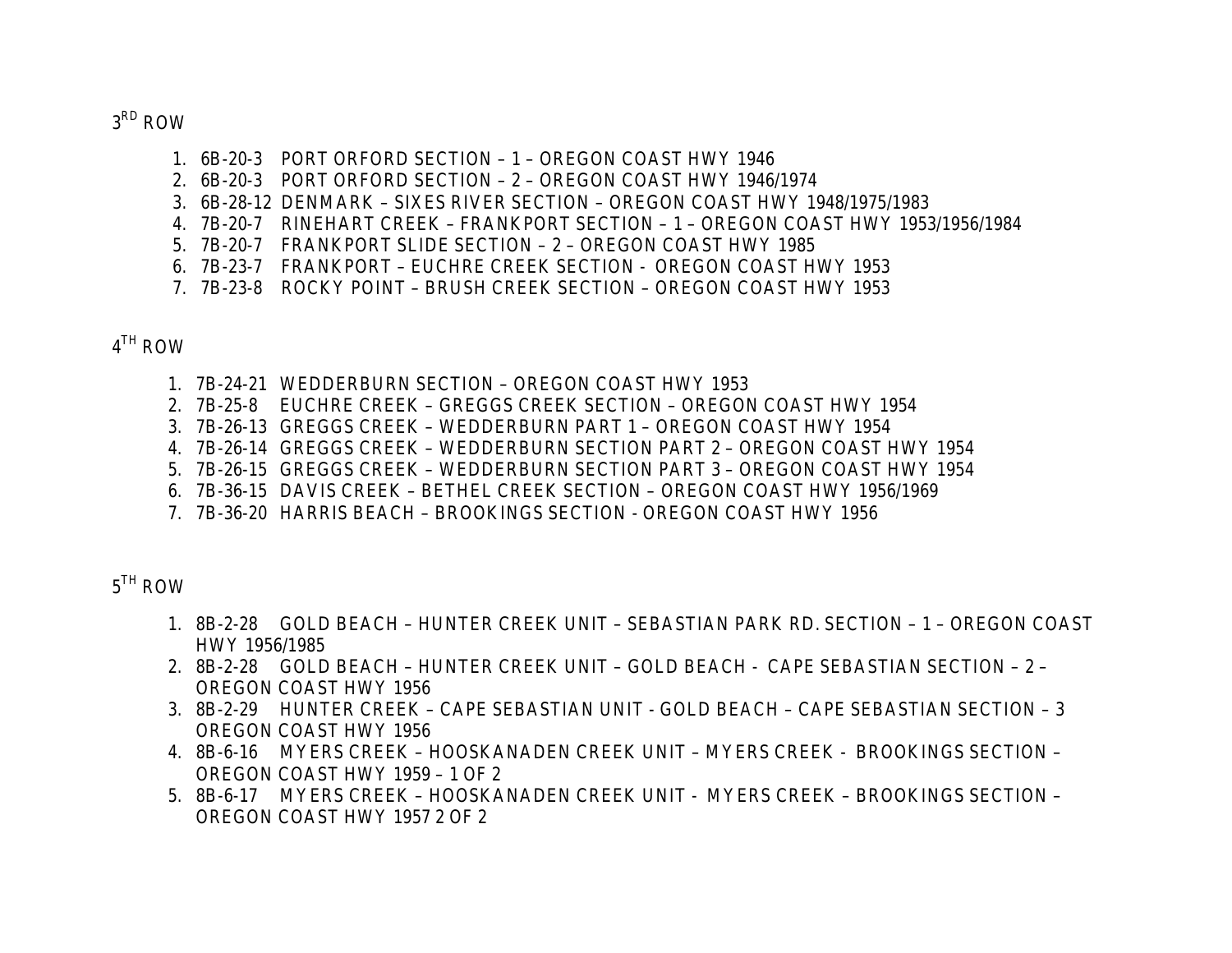- 6. 8B-6-17 MYERS CREEK HOOSKANADEN CREEK UNIT MYERS CREEK BROOKINGS SECTION OREGON COAST HWY 1957 2 OF 2
- 7. 8B-6-18 HOOSKANADEN CREEK WHALEHEAD UNIT MYERS CREEK BROOKINGS SECTION 1 1958 1 OF 2

 $6^{TH}$  ROW

- 1. 8B-6-19 HOOSKANADEN CREEK WHALEHEAD CREEK UNIT MYERS CREEK BROOKINGS SECTION 2 OF 2 1958
- 2. 8B-6-20 WHALEHEAD CREEK BROOKINGS UNIT MYERS CREEK BROOKINGS SECTION 1 OF 2 1957
- 3. 8B-6-21 WHALEHEAD CREEK BROOKINGS UNIT MYERS CREEK BROOKINGS SECTION 2 OF 2 1957
- 4. 8B-6-21 WHALEHEAD CREEK BROOKINGS UNIT MYERS CREEK BROOKINGS SECTION 2 OF 2 1957
- 5. 8B-9-9 PORT ORFORD MUSSEL CREEK SECTION OREGON COAST HWY 1958
- 6. 8B-9-10 MUSSEL CREEK GOLD BEACH SECTION OREGON COAST HWY 1958
- 7. 8B-13-16 NORTH FORK CHETCO RIVER SECTION CHETCO RIVER COUNTY ROAD 1959

 $7<sup>TH</sup>$  ROW

- 1. 8B-14-2 CAPE SEBASTIAN AREA HWY 101
- 2. 8B-15-9 CAPE SEBASTIAN MYERS CREEK UNIT HUNTER CREEK MYERS CREEK SECTION 1959
- 3. 8B-15-9 CAPE SEBASTIAN MYERS CREEK UNIT HUNTER CREEK MYERS CREEK SECTION DUPLICATE 1959
- 4. 8B-24-8 WINCHUCK RIVER SECTION OREGON COAST HWY 1961/1967
- 5. 8B-31-7 FLORAS CREEK SECTION OREGON COAST HWY 1964
- 6. 8B-35-9 SIXES RIVER ELK RIVER SECTION OREGON COAST HWY 1966
- 7. 9B-4-20 ELK RIVER PORT ORFORD SECTION OREGON COAST HWY 1968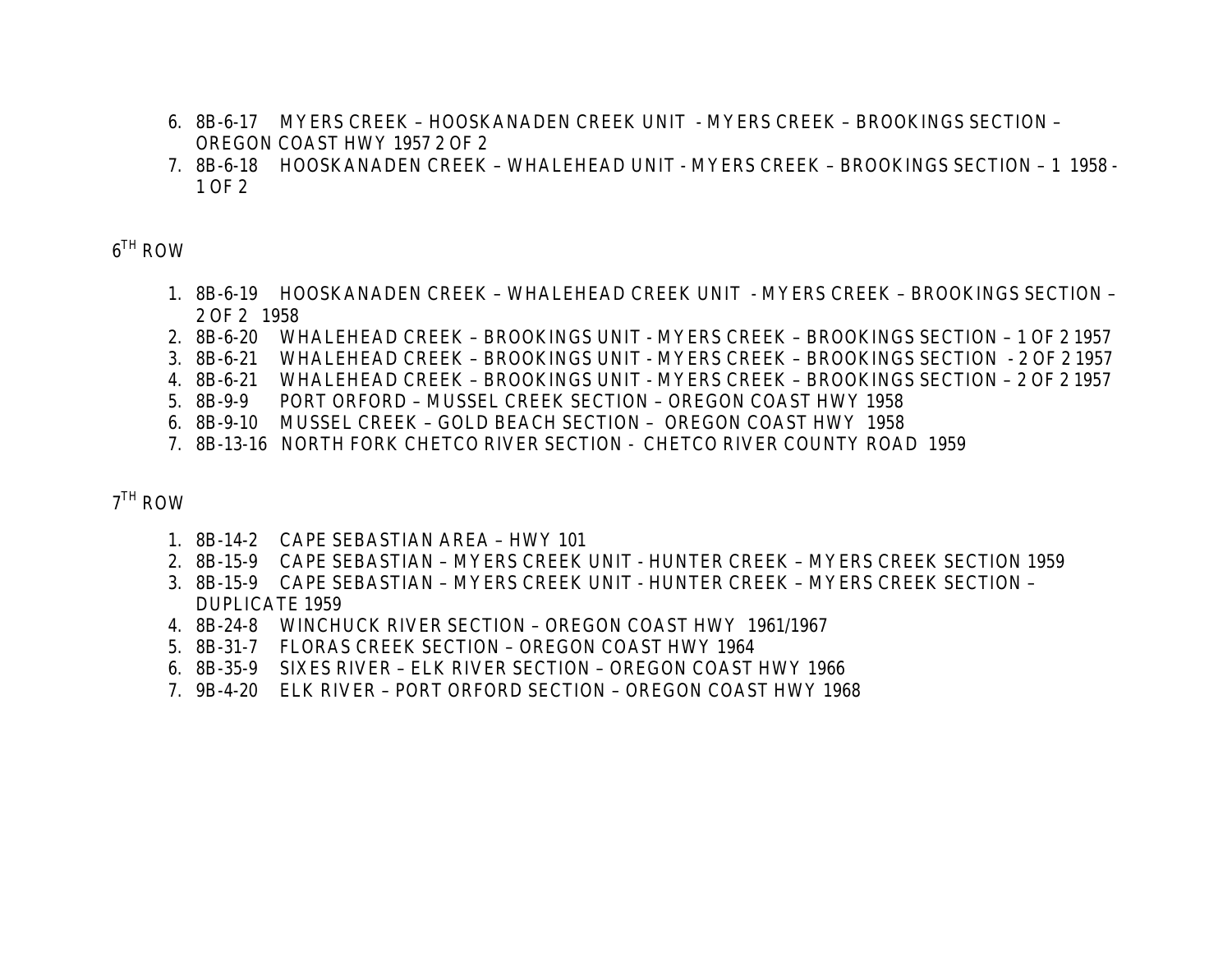## TOP ROW – LEFT TO RIGHT - (RIGHT SIDE CABINET)

 $1<sup>ST</sup>$  ROW

- 1. 9B-6-23 BROOKINGS WINCHUCK RIVER SECTION OREGON COAST HWY 1969
- 2. 9B-6-23 BROOKINGS WINCHUCK RIVER SECTION OREGON COAST HWY DUPLICATE 1969
- 3. 9B-13-3 COAST GUARD STATION OREGON COAST HWY SECTION 1975
- 4. 9B-13-25 OREGON COAST HWY AT M.P.292 UNIT DENMARK STONECIPHER RD. SECTION 1975
- 5. 9B-25-14 FLORAS CREEK DENMARK SECTION OREGON COAST HWY 1985
- 6. 9B-34-4 ROGUE RIVER BRIDGE GOLD BEACH SECTION OREGON COAST HWY 1989

 $2^{ND}$  ROW

- 1. 10B-1-35 S. BANK CHETCO RIVER ROAD SECTION SOUTH BANK CHETCO RIVER ROAD 1991
- 2. PORT ORFORD SIXES RIVER SECTION 1920-1922
- 3. 8B-6-21 WHALESHEAD CREEK MYERS CREEK PART 1 1957
- 4. 8B-6-21 WHALESHEAD CREEK MYERS CREEK PART 2 1957
- 5. 8B-6-21 WHALESHEAD CREEK MYERS CREEK DUPLICATE PART 2 1957
- 6. 7B-36-15 DAVIS CREEK BETHEL CREEK SECTION 1956/1969

 $3<sup>RD</sup>$  ROW

- 1. CAPE SEBASTIAN TO MYERS CREEK 1959
- 2. BROOKINGS STATE AIRPORT 1994
- 3. MAP OF ROGUE RIVER PROPOSED CROSSING OF COAST HWY 1924
- 4. BURNT HILL TO COLGROVES 1924
- 5. MYERS CREEK TO BURNT HILL 1926
- 6. ROGUE RIVER BRIDGE APPROACHES 1930